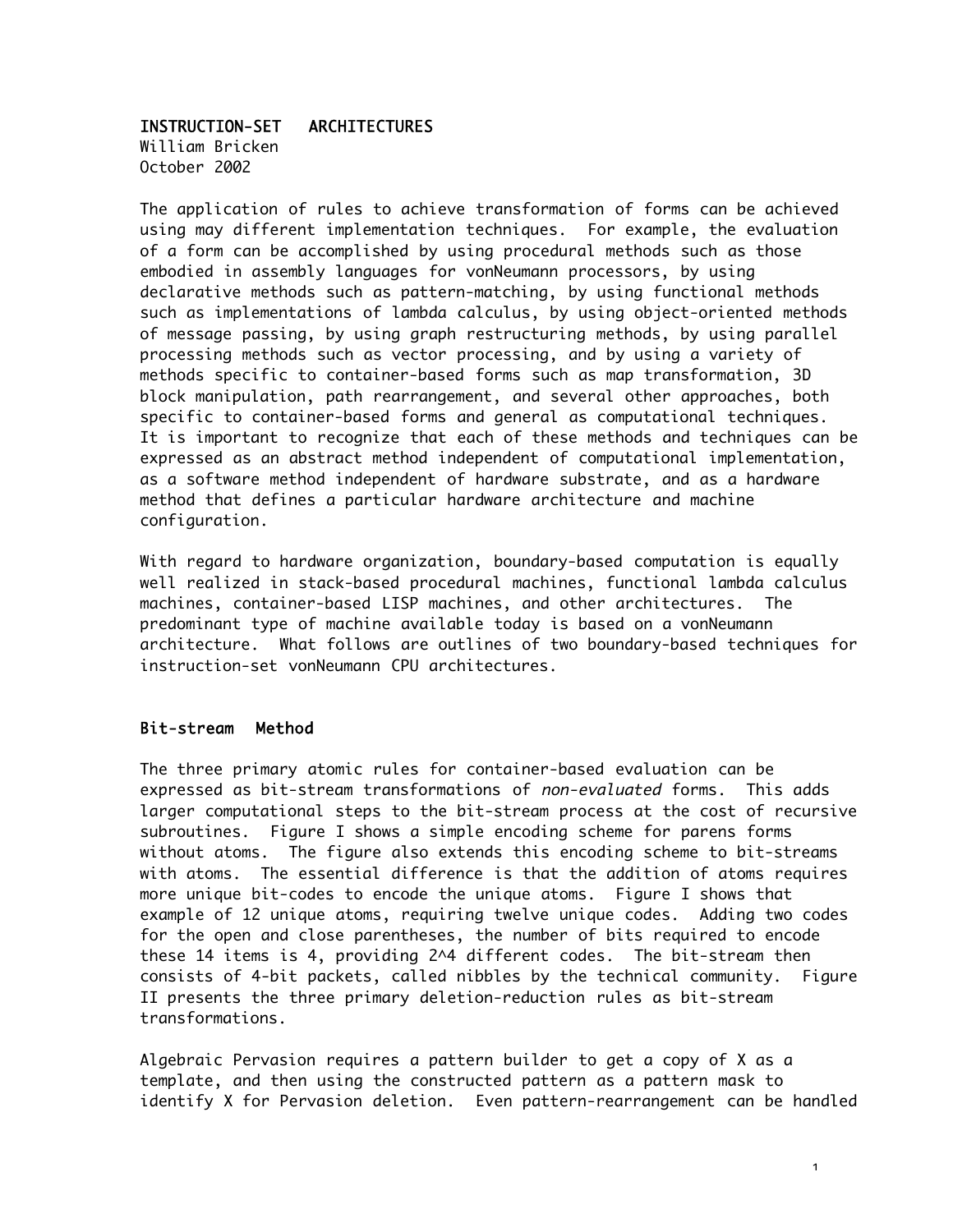using a bit-stream, as is indicated in Figure II by the Distribution rule. The result is an efficient bit-stream universal Turing machine. The information entropy is included in for each bit-stream rule in Figure II.

#### Assembly Language Method

As well as being implemented in hardware as a bit-stream and as a containment graph, a container-based circuit model can be implemented in assembly language, as a set of machine instructions for a general purpose or a specialized microprocessor. A customized microprocessor for container-based circuits would operate as an extreme RISC (reduced instruction set computer) processor, requiring only two instructions for computation, two for reading and writing to memory, and one to terminate. Such an implementation would have all the benefits of the bit-stream hardware implementation, except that rather than existing as hardware that processes a bit-stream, it would exist as hardware that processes an instruction set. The advantages include extremely rapid function evaluation, general programmability, extremely small hardware implementation, and fine-grain parallel processing capability. In contrast to the bit-stream method, the parens-microprocessor method would be able to take full advantage of partial evaluation, skipping instructions given some input bindings. The bit-stream approach must read the entire bitstream. The same contrast exists compared to conventional circuitry, the parens-microprocessor would have all the benefits of the asynchronous containment graph approach, except that asynchronous termination would not require any sort of coordination, the processor would simply finish its current task faster. Thus, for example, should an 8-bit comparator circuit implemented in parens assembly language discover that the first bits do not match, the processor would immediately return a result, jumping over all other instructions to the END instruction. In conventional hardware, all gates would continue parallel processing. Thus the parens-microprocessor method can be both very fast and very low power consumption.

Container-based languages are context-free. Thus the implementation of a parens-encoded circuit in assembly language is a straight-line program, that is, one without loops and branches. Thus combinational circuits can be implemented and evaluated in a parens-microprocessor without complex control structures embedded in either the representation language of the circuit or the machine instructions of the microprocessor, even though the circuit itself can be arbitrarily complex. As a matter of pragmatism, the instruction set would include JUMP statements in order to skip unnecessary processing. The straight-line property here translates into the behavior that all jumps skip some *later* instructions and thus move more rapidly toward termination. Looping would never occur.

Figure III shows a pseudo-instruction set of a parens-microprocessor. This instruction set is indicative, without the detail of a functional instruction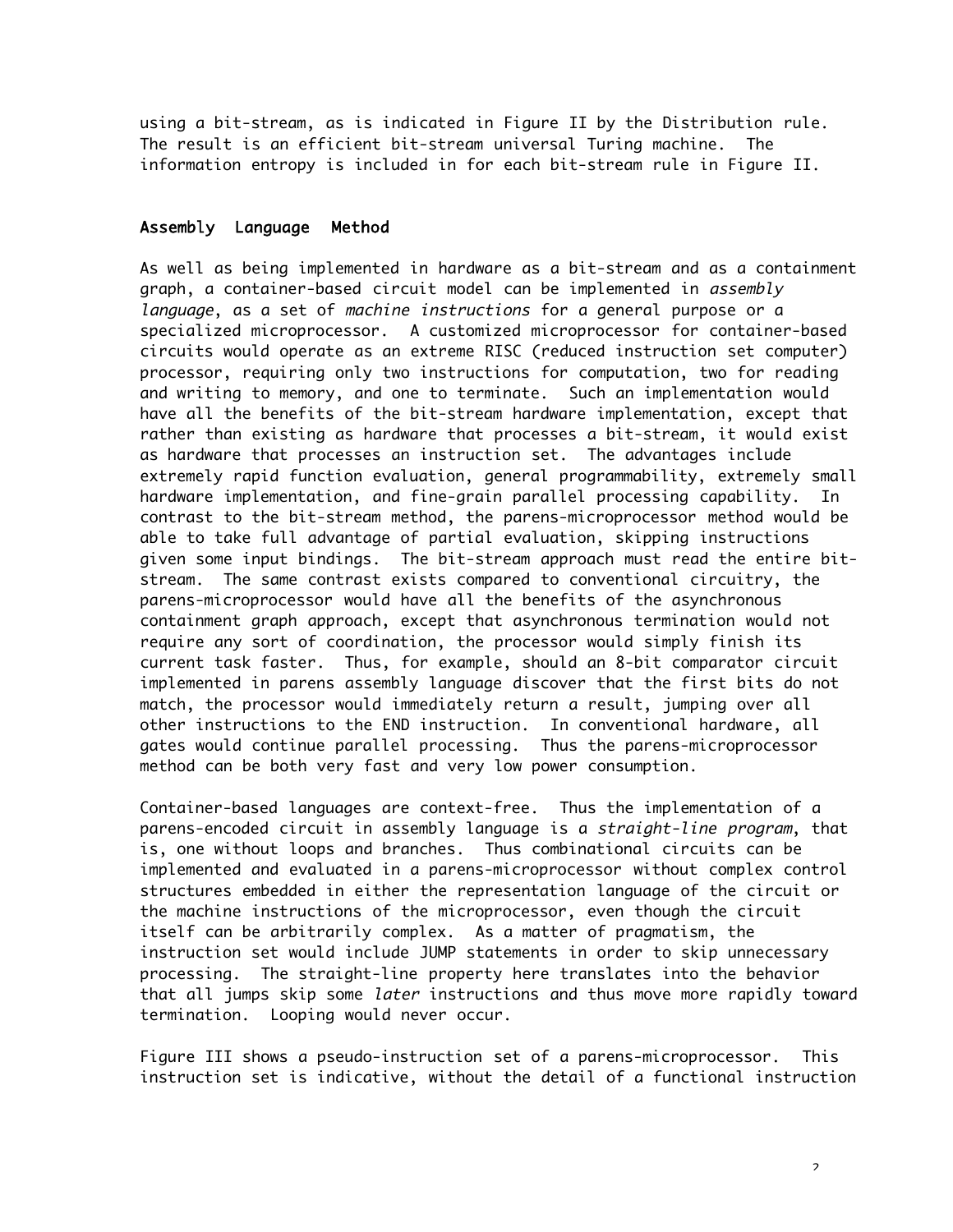set. The parens assembly language in the figure consists of triples,

<label, instruction, arguments>

Labels give names to memory locations, instructions direct the microprocessor controller, and arguments provide specifics about what the control unit is acting upon. Instruction sequences can be constructed automatically by a compiler for parens forms; parens forms can be constructed automatically from either netlists as hardware descriptions or high-level programs as software descriptions. The parens-microprocessor instruction set controls memory access only, no processing instructions are used.

The number of machine level instructions for a process is a direct measure of the efficiency of a microprocessor. It is not uncommon for simple computational instructions expressed in a software language to expand into hundreds of machine instructions. These machine instructions are processed very rapidly, perhaps one instruction for every Hz of processor speed, that is, around a billion instructions each second. However, microprocessors are still hundreds of times slower than an ASIC implementation. Comparatively, the parens-microprocessor requires on average two or three instructions for each gate in a circuit model. Again on average, less than half of these instructions would be executed for a given input binding. Thus a quite realistic estimate of performance for a parens-microprocessor is one instruction per netlist gate.

The parens-microprocessor is unusual since the instruction set does not include arithmetic, logical, shift, compare, or move instructions as do conventional instruction sets. Thus, no ALU is required or needed. Rather the entire process is carried out solely by the microprocessor control unit and the load/store memory instructions. This processor should require no more than 8-bit wide data and control paths, and perhaps less with proper memory organization.

Although each parens form generates only one bit of information, that bit represents the entire process of an ASIC circuit. Importantly, the parensmicroprocessor, due to its extremely small size and to the extreme ease of parallelizing parens forms, is inherently a massively parallel processor system. Rather than implementing vonNeumann-style computation, with wide instructions being completed one-at-a-time in sequence, the parensmicroprocessor architecture would be a collection of perhaps thousands of replicated small units, each reducing a small fragment of the entire parens form of the specified functionality in parallel. This, again, is similar to the bit-stream processor described earlier herein.

Another unique aspect of the parens-microprocessor is that it is essentially a hardware emulator, the machine instructions encoding a physical circuit netlist. However, in any custom implementation, the instruction set could be extended to include conventional processing, such as a multiply-accumulator.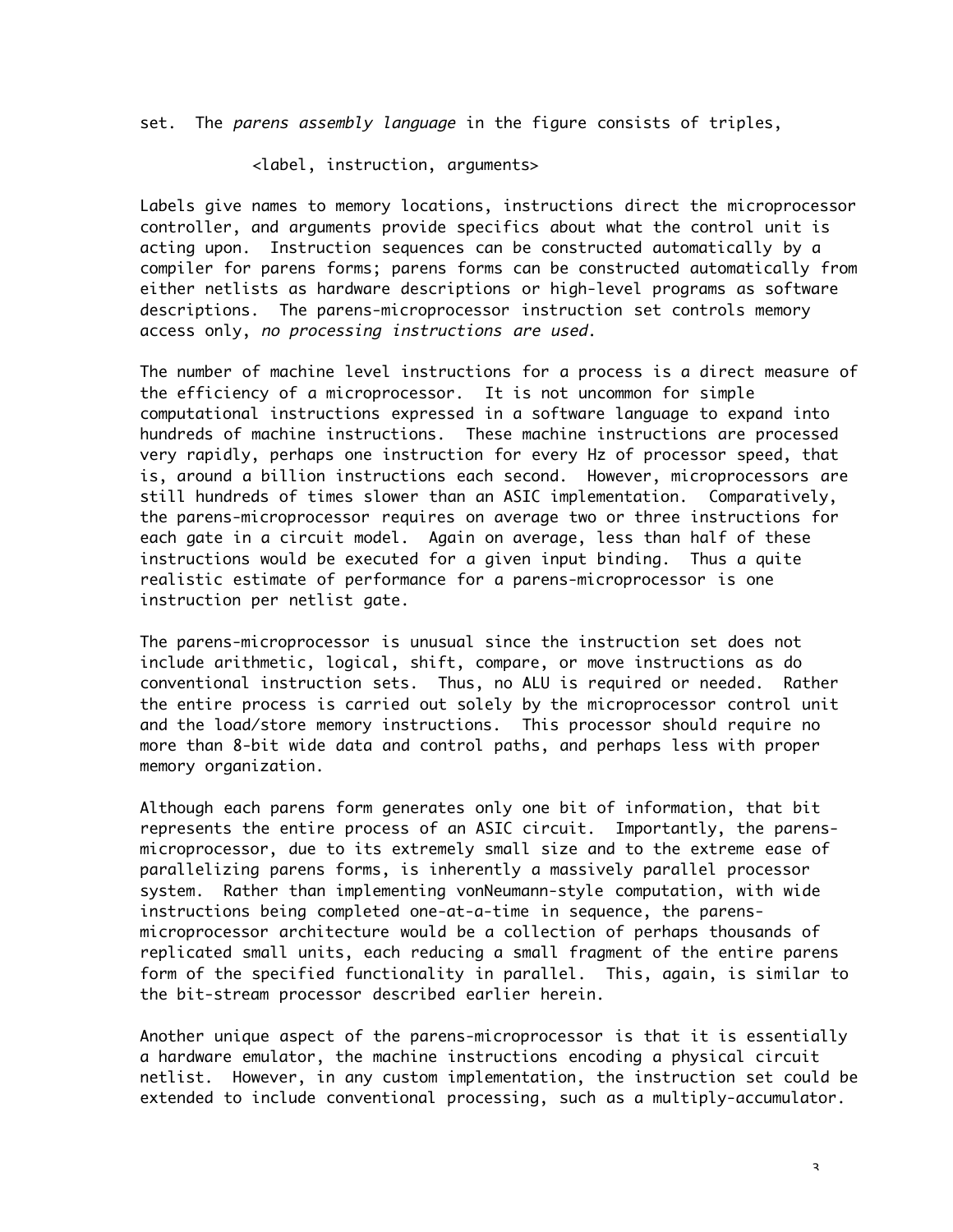This hybrid approach unites high-level software programming with low-level hardware logic networks by by-passing the idea and the use of Hardware Description Languages (HDLs). Thus, some benefits of this aspect of the inventions include making hardware design accessible to microprocessor software programmers, making software description and abstraction available to netlist specifications, and eliminating several layers of the Tower of Babel that currently unites functional specification with semiconductor behavior. An advantage of this simplification is to potentially speed-up microprocessor performance by an order of magnitude, while both creating compatibility between hardware and software specification and design techniques, and maintaining current design practices.

The hierarchical abstraction and vectorization capabilities of containerbased techniques play an important role in the design and performance of the parens parallel microprocessor. Specifically a vectorized parens form is strictly analogous to the wide bit-width of a conventional microprocessor. Rather than processing, say, 64 bits as a long word, 64 parallel processors compute the results of a wide word as 64 single instruction streams. Vectorization of the circuit netlist provides specifications for the dynamic configuration of the parallel processors. An advantage of this approach is that bit-width is entirely flexible and programmable, thus avoiding the limitations of fixed bit-width architectures that for any particular process may be either squanderous of hardware resources, or in the other extreme, drastically inadequate for the functionality being computed.

Figure IV shows an example assembly language program for the parens form consisting of four two-input logic gates. The subroutine is generic, implementing the functionality with any inputs. The five memory locations store the specific bindings for the four inputs and the one output. A compiler converts, assembles, optimizes and links the netlist specification of a circuit to construct the assembly level program stored in memory. Parens forms are used as an intermediate language for logic and control stream optimization. Each instruction is stored in the control portion of memory. The result is a software defined and reconfigurable circuit emulator that can be used for both input evaluation and abstract synthesis and optimization.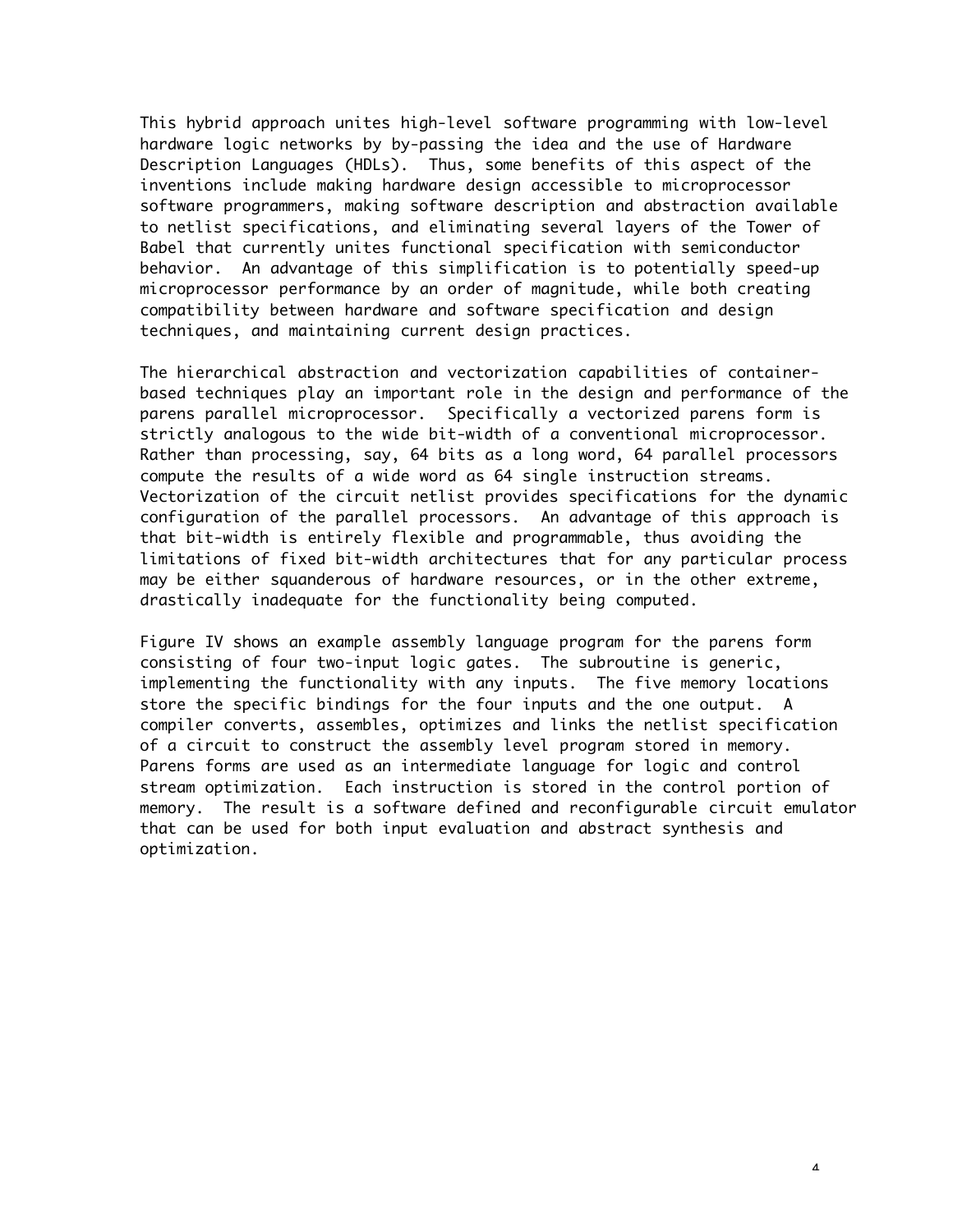### **FIGURES**

============================================================================ Encoding containers into bit-streams  $( = 1)$  $) = 0$  $x = x$  -- multiple bits required Example of twelve unique atoms  $) = 0000$ a = 0001 b = 0010 c = 0011  $d = 0100$ e = 0101  $f = 0110$ g = 0111  $h = 1000$ i = 1001 j = 1010 k = 1011  $m = 1100$  $($  = 1111 not used: 1101 1110 Parsing example (a (b ((c)(j k)))) ( a ( b ( ( c ) ( j k ) ) ) ) 1111 0001 1111 0010 1111 1111 0011 0000 1111 1010 1011 0000 0000 0000 0000 ============================================================================ Figure I: Encoding Parens Format into Bit-streams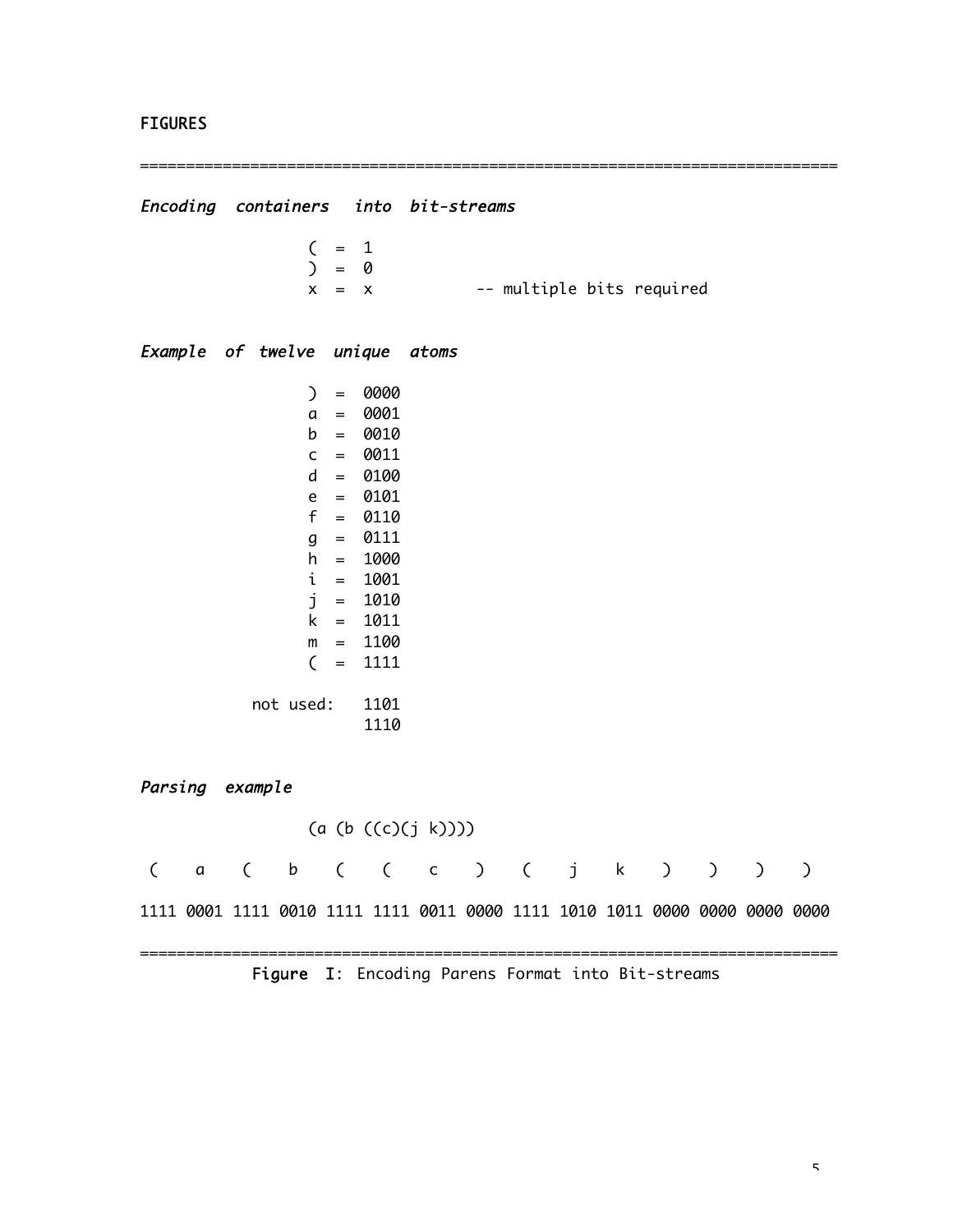OCCLUSION ( ) A = ( ) Bit-stream transformation Entropy  $10X \Rightarrow 10$   $S \Rightarrow S+(1/2 \text{ length-of-X})$  $X10 = > 10$ INVOLUTION ((A)) = A Bit-stream transformation Entropy  $11x00 \Rightarrow x_{--}$   $S \Rightarrow S+2$  $PERVASION$  (A (A)) = (A ( )) Bit-stream transformation Entropy  $1X1X00 \Rightarrow 1X1_00$   $S \Rightarrow S+(1/2 \text{ length-of-X})$ DISTRIBUTION  $((A \ B)(A \ C)) = A ((B)(C))$ Bit-stream transformation Entropy 11XY01XZ00 => X11Y01Z00 S => S ============================================================================

============================================================================

Figure II: The Three Primary Reduction Rules as Bit-stream Transformations.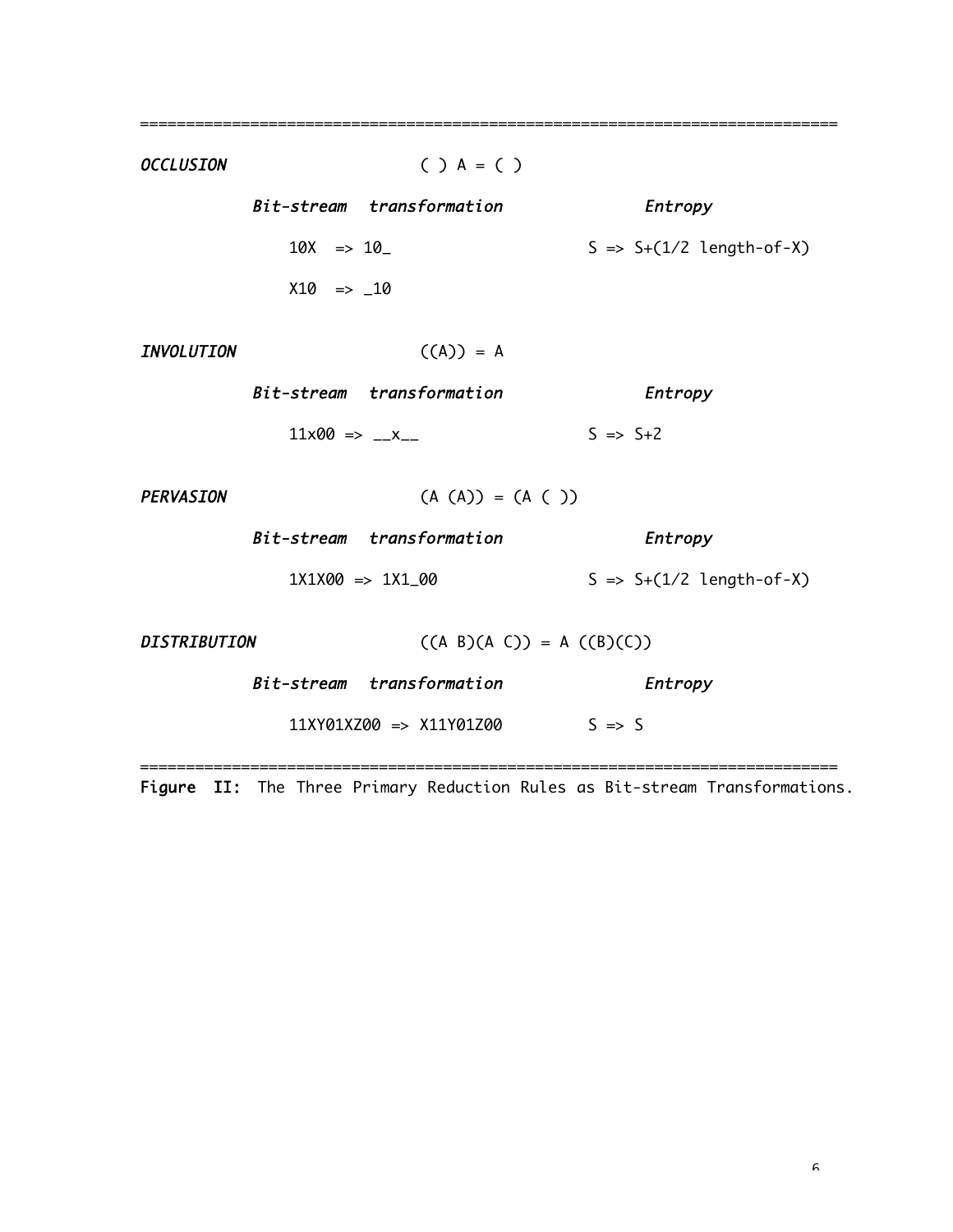# Parens assembly-level encoding and instructions

instruction = (<memory-pointer> <instruction-code> <arguments>)

| instructions |                                                               | function                       |
|--------------|---------------------------------------------------------------|--------------------------------|
|              | (id LOAD <memory-location>)</memory-location>                 | get bindings                   |
|              | $(id$ GOLO <register-value> <id>)</id></register-value>       | jump to instruction on 0 value |
|              | $(id$ GOHI <register-value> <id>)</id></register-value>       | jump to instruction on 1 value |
|              | (id STOR <memory-location> <value>)</value></memory-location> | store results                  |
| (id END)     |                                                               | terminate subroutine           |
|              |                                                               |                                |

============================================================================

Figure III: Machine Instructions for a Container-based Microprocessor